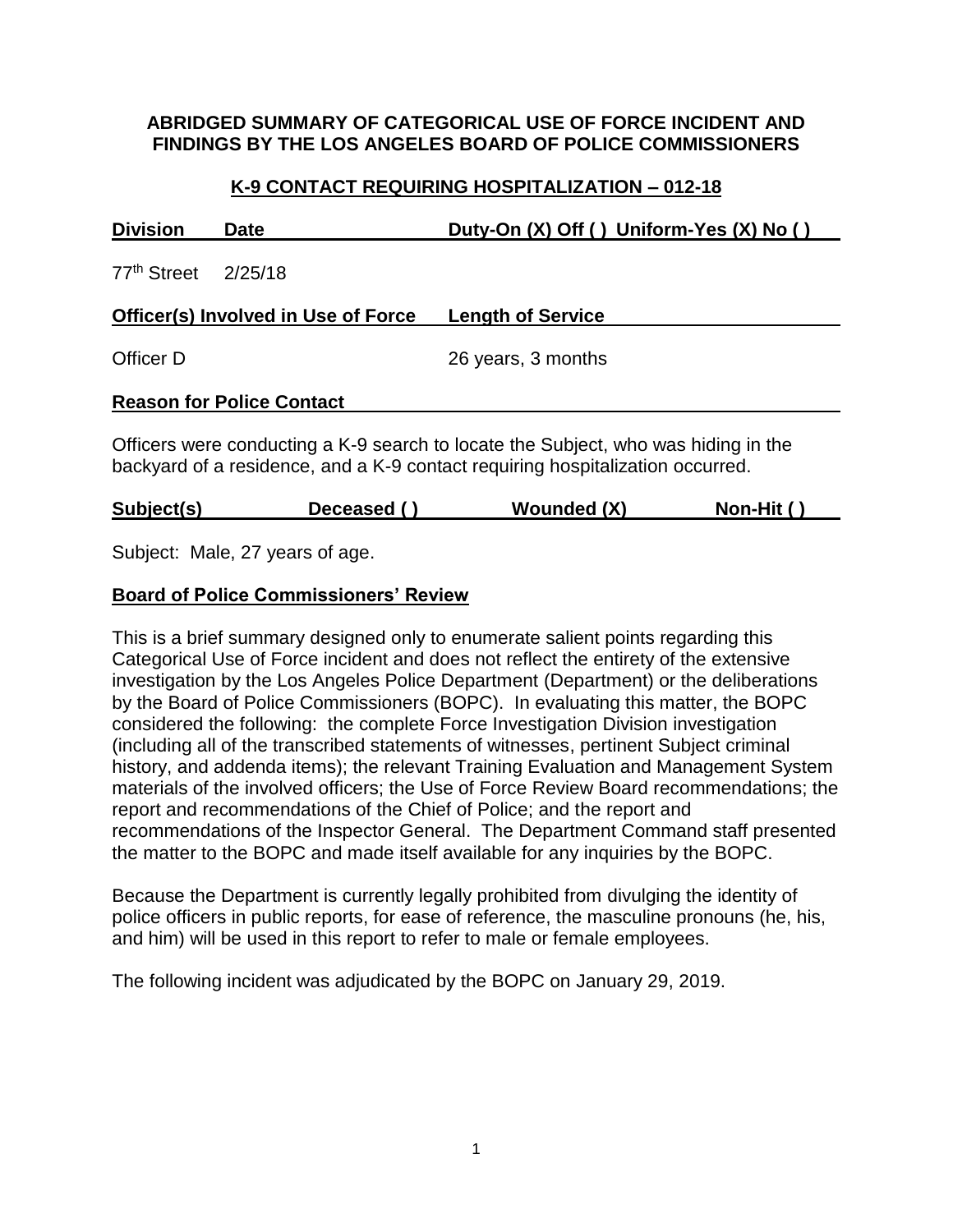#### **Incident Summary**

Uniformed Police Officers A, B, and C, were in a marked black and white hybrid vehicle, equipped with Digital In-Car Video System (DICVS) and ballistic door panels. The officers were conducting crime suppression in the area, when they observed a vehicle by driven by the Subject. The officers observed that the vehicle did not display any plates, in violation of 5200(a) Vehicle Code (VC), and had tinted windows, in violation of 26708 (A) (1) VC.

Officer A activated his forward facing red light and conducted a vehicle stop. The officers opened their doors and exited their vehicle. Officer A instructed the driver to lower all the windows, due to the limited visibility from the tinted windows. As the windows were beginning to lower, the vehicle suddenly sped away at a high rate of speed. The officers entered their vehicle and followed.

The officers had a brief discussion and, based on their observations, determined there was a likelihood the vehicle was stolen. They premised their belief on the fact that the vehicle was a high-end vehicle, possessed paper plates, and the driver engaged in an overt action to flee. Officer C broadcast that they were in pursuit of a possible stolen vehicle and requested a backup unit and a police helicopter to respond. The pursuit culminated when the Subject was involved in a traffic collision and fled on foot. The officers were advised by residents, who had exited their homes, that the Subject had fled in between the residential homes.

A check of the Subject's vehicle determined that there were no other occupants inside. Meanwhile, Officer A provided an updated radio broadcast and began to establish a perimeter. Air Support Division (ASD) and several additional officers assisted. Witnesses identified a possible backyard where the Subject was hiding. Meanwhile, Officer A conducted an article search of the Subject's vehicle and located a loaded .45 caliber semiautomatic pistol on the driver's side floorboard. Officer A broadcast this information. Sergeant A arrived and assumed the role of Incident Commander (IC). Sergeant B set up the command post (CP). Sergeant A was briefed by the primary officers and believed the Subject was contained in the perimeter.

ASD communicated to the CP that the Metropolitan Division K-9 Unit had been notified and that they were responding. Uniformed Metropolitan Division K-9 Sergeant C responded to the incident, in addition to Metropolitan Division Police K-9 Officer D.

Sergeant C and Officer D were briefed by Sergeant A and the primary officers of the pursuit. Officer D was briefed that the primary officers attempted a vehicle stop, which resulted in a vehicle pursuit of a possible stolen vehicle. The Subject's vehicle collided, and the driver fled into the residential neighborhood. A firearm was discovered on the driver's side floorboard of the Subject's vehicle. The description of the Subject was provided. Officer D was additionally advised of two prowler complaint radio calls at residential homes and of a heat source located by the police helicopter at one of these locations.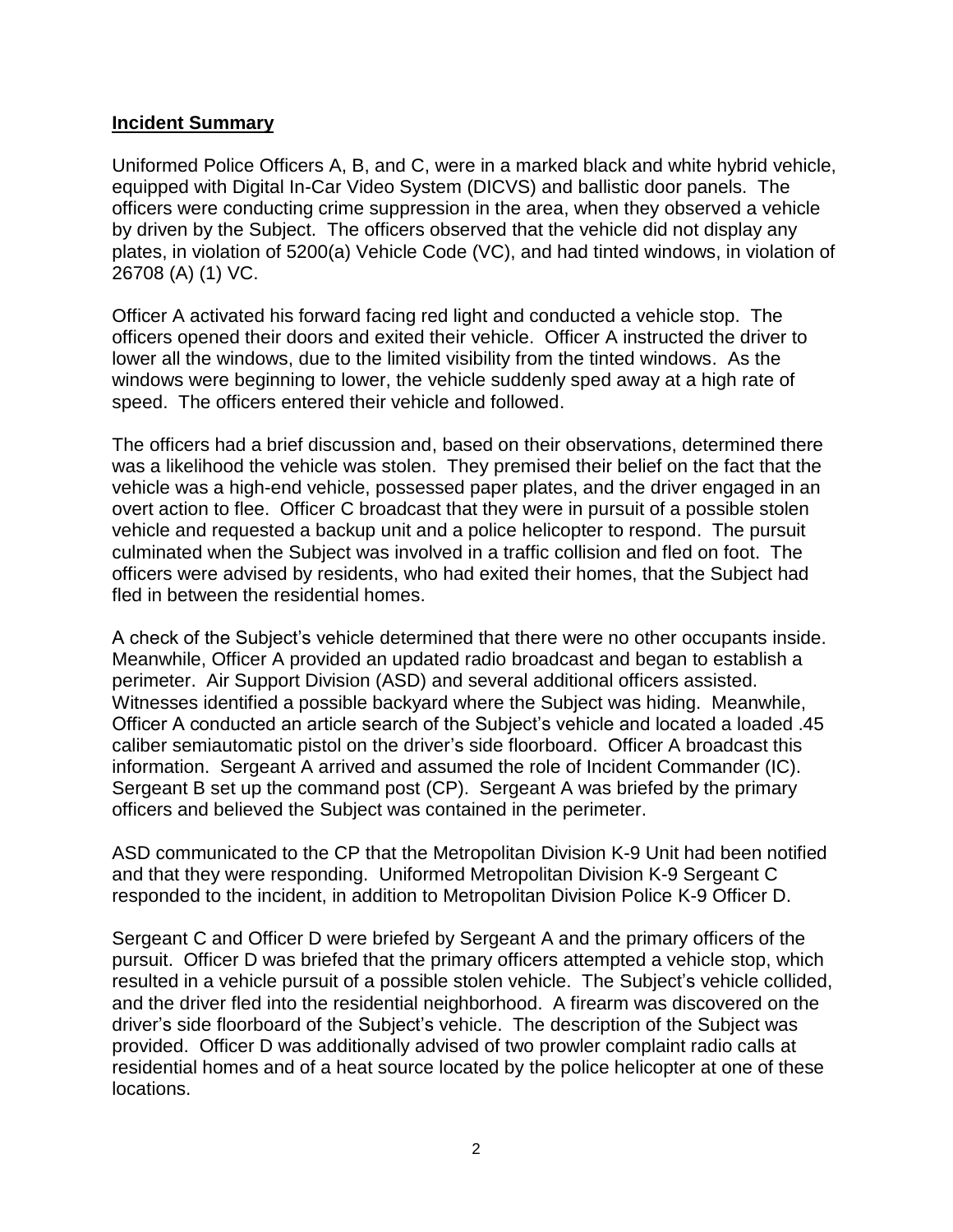Sergeant C determined that an outstanding felony suspect was possibly contained inside the perimeter and authorized the use of a K-9 dog to search. Officer D developed a systematic search plan of the perimeter. Sergeants A and C were advised of and approved the K-9 search plan. K-9 personnel conducted the mandated K-9 announcements and obtained confirmation that they were heard on various points of the perimeter.

Officers A, B, and E, were assigned to join K-9 Officer D's search team, along with K-9 Officer F. Officer D deployed his service dog to search for the Subject. Officer F provided Officers A, B, and E with a tactical briefing and advised them of their roles and responsibilities. Officer F would be the point officer, while Officers A, B, and E would be rear guards, and they would be responsible for issuing commands and handcuffing the Subject. Officers A, B, D, and E unholstered their service pistols, while Officer F deployed his Police Rifle. Officers A, B, and E donned their ballistic helmets.

Officer D can be heard on Officer G's Body Worn Video (BWV), advising of his intent to commence the search. Officer D facilitated initiating the search at the locations he was advised the Subject was potentially hidden. ASD directed Officer D to the location of a heat source. Officer D's team moved to search the property, which consisted of a single-family residence with a detached garage. The driveway ran along one side of the residence, from the street to the garage. There was a cemented area between the house and garage that connected an access way from the driveway to the rear yard, referred to as the middle yard.

Officer D's search team entered the property, and the K-9 dog cleared the driveway without any alerts. The search team moved forward and stopped at the middle yard. Officer D stated he directed his K-9 dog to the rear yard. Officer F remained as the point officer, while Officers A, B, and E remained in modified flanking positions behind him. According to Officer D, he observed his K-9 dog walk from the middle yard into the rear yard, in between the house and detached garage. The dog continued and then turned along the rear of the yard.

As the K-9 dog reached the bushes near the corner of the rear yard, Officer D advised he observed the Subject bolting out of the brush and falling onto the open grass. Officer D heard the Subject scream and observed his K-9 dog had a bite hold on him. Officer D advised that the rear yard was dark, and the lights along the side of the house, which illuminated toward Officer D's direction, made it difficult to properly view the contact the dog had with the Subject. The Subject had dark colored clothes that made it difficult to identify him in the dark. Officer D advised the search team to move forward and take cover.

According to Officer D, his K-9 dog did not bark or show any indication of locating the Subject. Officer D opined that the Subject was attempting to escape as he ran out of the bushes, causing his K-9 dog to go into apprehension mode.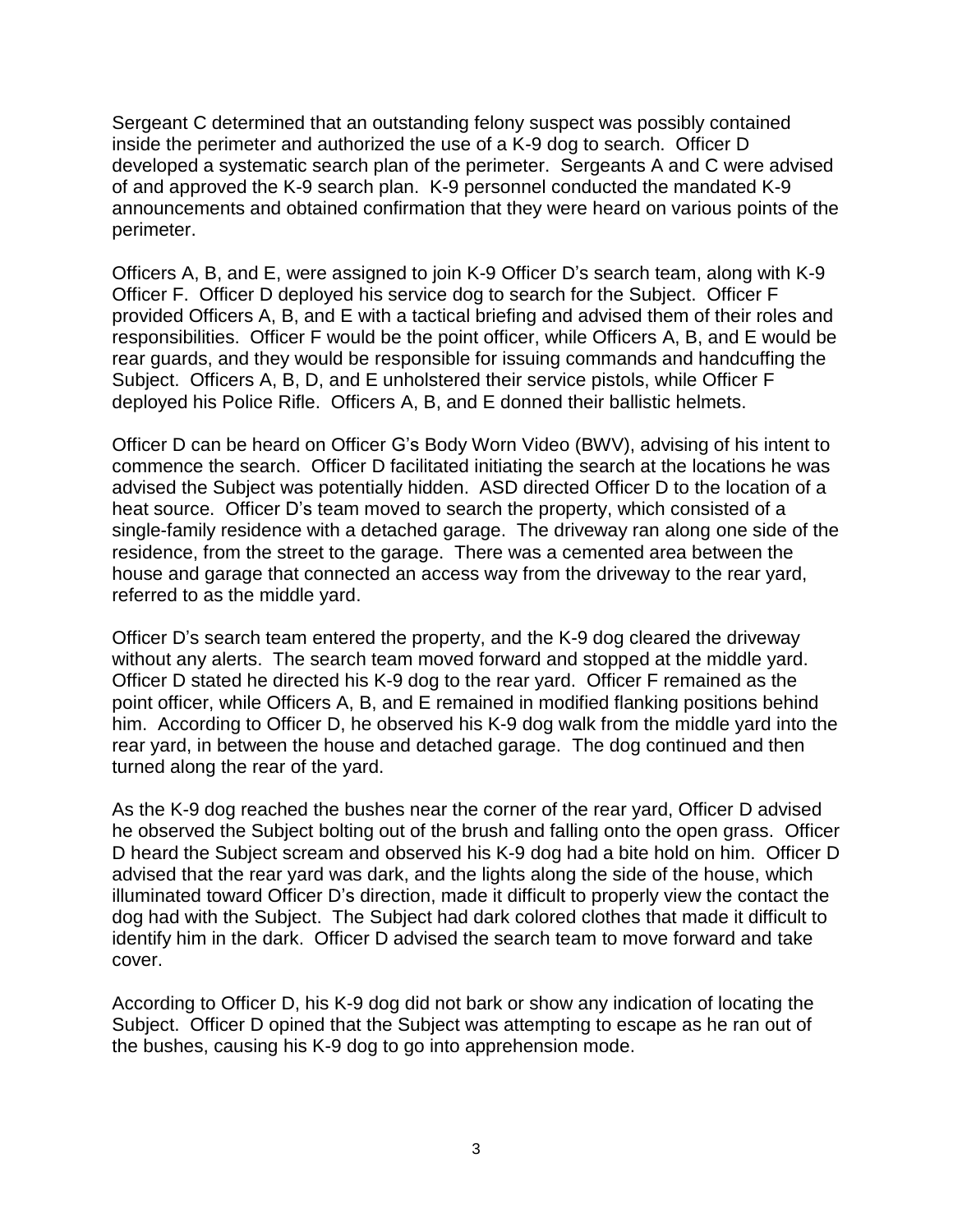Officer A's BWV established that the team moved forward together into the middle yard area. Officer F moved forward and took a position of cover at the corner of the detached garage. As the team moved, Officers B and E took positions to the right and behind of Officer F, while Officer A took a position to the left of Officer F in preparation to give the Subject commands.

Officer A's BWV depicted the Subject on his back, moving side to side, struggling with the K-9 dog, who had a bite hold on his left arm.

Due to Officer A, B, and E's positions, their BWV cameras did not depict the initial K-9 contact between the K-9 dog and the Subject.

Officer D made repeated commands to recall his K-9. Officer D believed the dog did not initially respond because his K-9 was engaged with the Subject and could not hear over the ambient noise caused by the Air Unit. Officer D believed he re-enforced his verbal commands with the use of the shock collar. Officer A's BWV captured the Subject yelling, "I'm Down!" The K-9 dog released his bite hold and returned to Officer D. Officer D holstered his firearm, leashed his K-9, and backed out of the immediate area.

Officer F confirmed that Officer D controlled his K-9 dog prior to instructing Officer A to begin issuing commands to the Subject. Officer A, at the direction of Officer F, ordered the Subject to roll onto his stomach, place his arms out to his sides, and to face away from the officers' direction. Officer F instructed the arrest team, consisting of Officers A and B, to move forward toward the Subject. Officer F instructed the Subject not to move. Officer B holstered his firearm and handcuffed the Subject. Officer B conducted a search of the Subject with negative results. According to Officers A and B, they each recognized the Subject to be the driver of the vehicle involved in the pursuit.

Officer D broadcast a request for the response of a Rescue Ambulance (RA) to treat the injury sustained by the Subject. The RA arrived and provided medical attention. The Subject was subsequently transported to a nearby hospital, treated in the emergency room for a K-9 contact bite to his left forearm, and then admitted to the hospital.

#### **Los Angeles Board of Police Commissioners' Findings**

The BOPC reviews each Categorical Use of Force incident based upon the totality of the circumstances, namely all of the facts, evidence, statements and all other pertinent material relating to the particular incident. In every case, the BOPC makes specific findings in three areas: Tactics of the involved officer(s); Drawing/Exhibiting of a firearm by any involved officer(s); and the Use of Force by any involved officer(s). Based on the BOPC's review of the instant case, the BOPC made the following findings:

# **A. Deployment of K-9**

The BOPC found that the deployment of the K-9 was consistent with established criteria.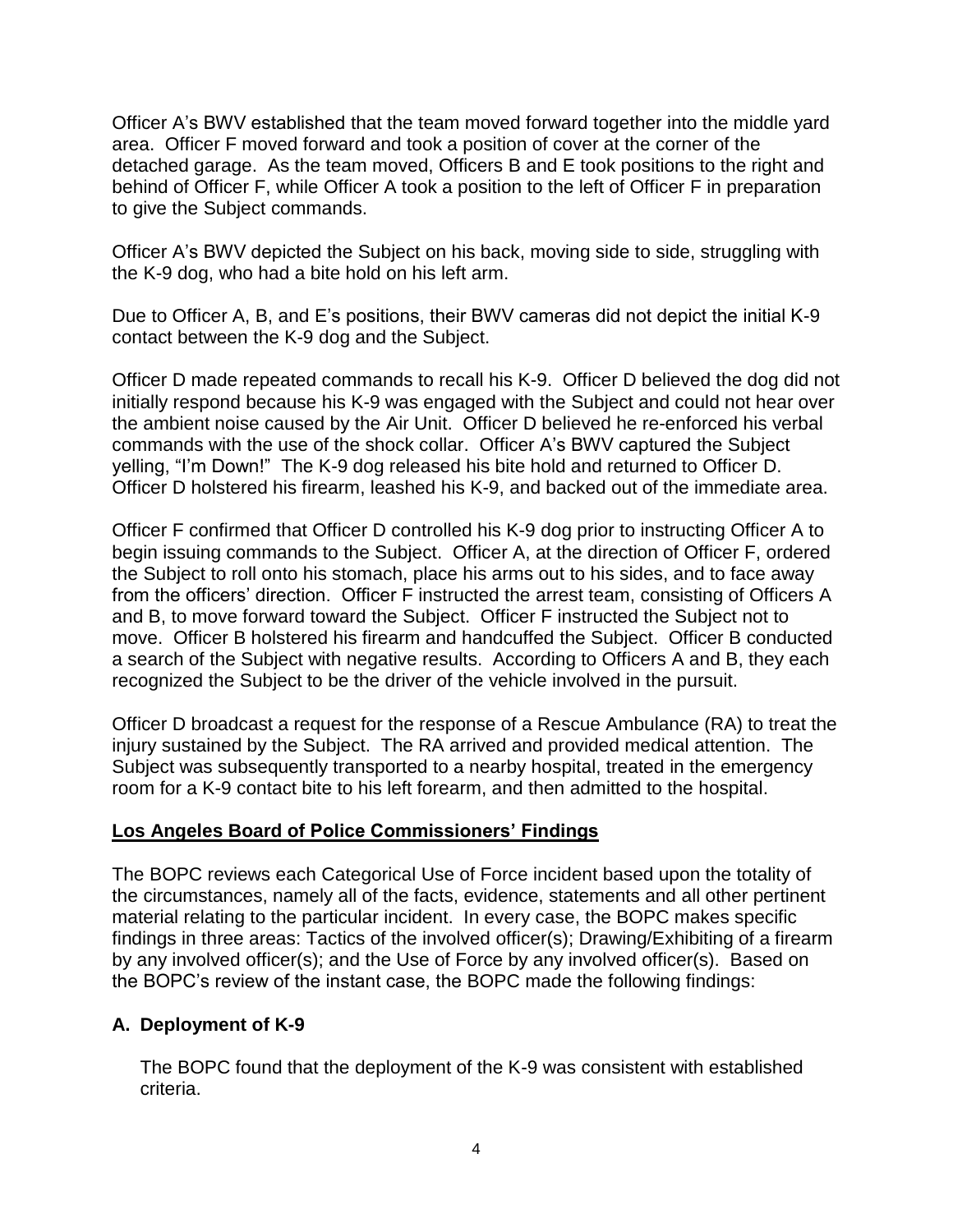# **B. Contact of K-9**

The BOPC found that the K-9 contact was consistent with established criteria.

### **C. Post K-9 Contact Procedures**

The BOPC found that post K-9 contact procedures were consistent with established criteria.

# **Basis for Findings**

In making its decision in this matter, the Commission is mindful that every "use of force by members of law enforcement is a matter of critical concern both to the public and the law enforcement community. It is recognized that some individuals will not comply with the law or submit to control unless compelled to do so by the use of force; therefore, law enforcement officers are sometimes called upon to use force in the performance of their duties. It is also recognized that members of law enforcement derive their authority from the public and therefore must be ever mindful that they are not only the guardians, but also the servants of the public. The Department's guiding value when using force shall be reverence for human life. Officers shall attempt to control an incident by using time, distance, communications, and available resources in an effort to de-escalate the situation, whenever it is safe and reasonable to do so. When warranted, Department personnel may objectively use reasonable force to carry out their duties. Officers who use unreasonable force degrade the confidence of the community we serve, expose the Department and fellow officers to legal and physical hazards, and violate the rights of individuals upon whom unreasonable force is used. Conversely, officers who fail to use force when warranted may endanger themselves, the community and fellow officers." (Use of Force Policy, Los Angeles Police Department Manual.)

The Commission is cognizant of the legal framework that exists in evaluating use of force cases, including the United States Supreme Court decision in Graham v. Connor, 490 U.S. 386 (1989), that:

"The reasonableness of a particular use of force must be judged from the perspective of a reasonable officer on the scene, rather than with the 20/20 vision of hindsight. The calculus of reasonableness must embody allowance for the fact that police officers are often forced to make split-second judgments – in circumstances that are tense, uncertain and rapidly evolving – about the amount of force that is necessary in a particular situation."

The Commission is further mindful that it must evaluate the actions in this case in accordance with existing Department policies. Relevant to our review are Department policies that relate to the use of force:

Law enforcement officers are authorized to use deadly force to: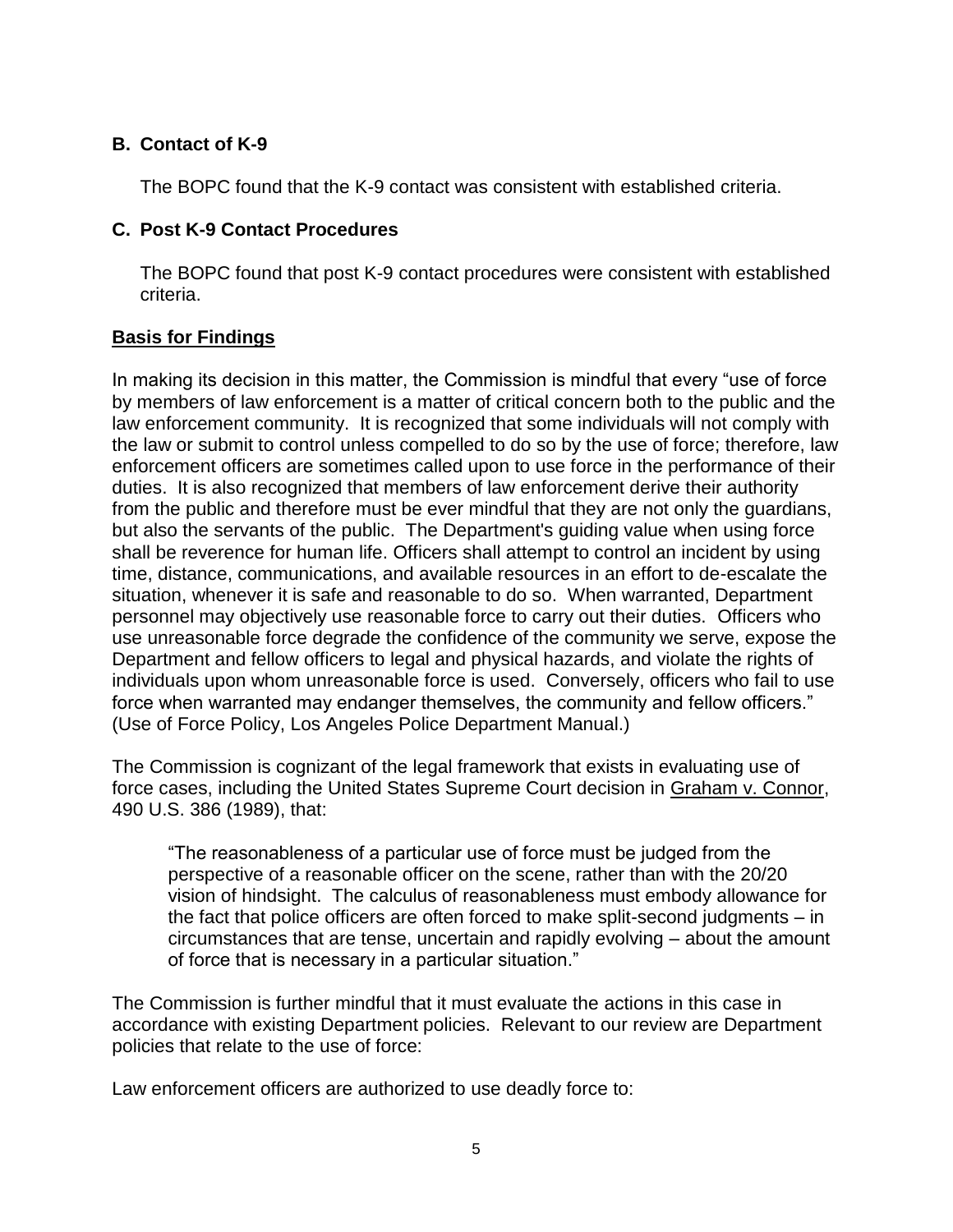- Protect themselves or others from what is reasonably believed to be an imminent threat of death or serious bodily injury; or
- Prevent a crime where the subject's actions place person(s) in imminent jeopardy of death or serious bodily injury; or
- Prevent the escape of a violent fleeing felon when there is probable cause to believe the escape will pose a significant threat of death or serious bodily injury to the officer or others if apprehension is delayed. In this circumstance, officers shall to the extent practical, avoid using deadly force that might subject innocent bystanders or hostages to possible death or injury.

The reasonableness of an Officer's use of deadly force includes consideration of the officer's tactical conduct and decisions leading up to the use of deadly force. (Use of Force Policy, Los Angeles Police Department Manual.)

An officer's decision to draw or exhibit a firearm should be based on the tactical situation and the officer's reasonable belief that there is a substantial risk that the situation may escalate to the point where deadly force may be justified. (Los Angeles Police Department Manual.)

Tactical de-escalation involves the use of techniques to reduce the intensity of an encounter with a suspect and enable an officer to have additional options to gain voluntary compliance or mitigate the need to use a higher level of force while maintaining control of the situation. Tactical de-escalation does not require that an officer compromise his or her safety or increase the risk of physical harm to the public. De-escalation techniques should only be used when it is safe and prudent to do so. (Tactical De-Escalation Techniques, October 2016.)

• In its analysis of this incident, the BOPC identified the following tactical considerations:

# **1. Tactical Communication**

The investigation revealed that some miscommunication occurred between officers on the perimeter, ASD, and the CP regarding the exact location a citizen observed the Subject in the backyard. This miscommunication resulted in Officer D not being aware that the location of the undetermined heat source was the same location in which the citizen had observed the Subject. It is preferred that all pertinent information be relayed during an ongoing tactical situation to effectively plan and approach each incident in a safe manner. Furthermore, effective communication will allow a sound tactical plan to be implemented, which will minimize exposure to the officers and therefore enhance officer safety.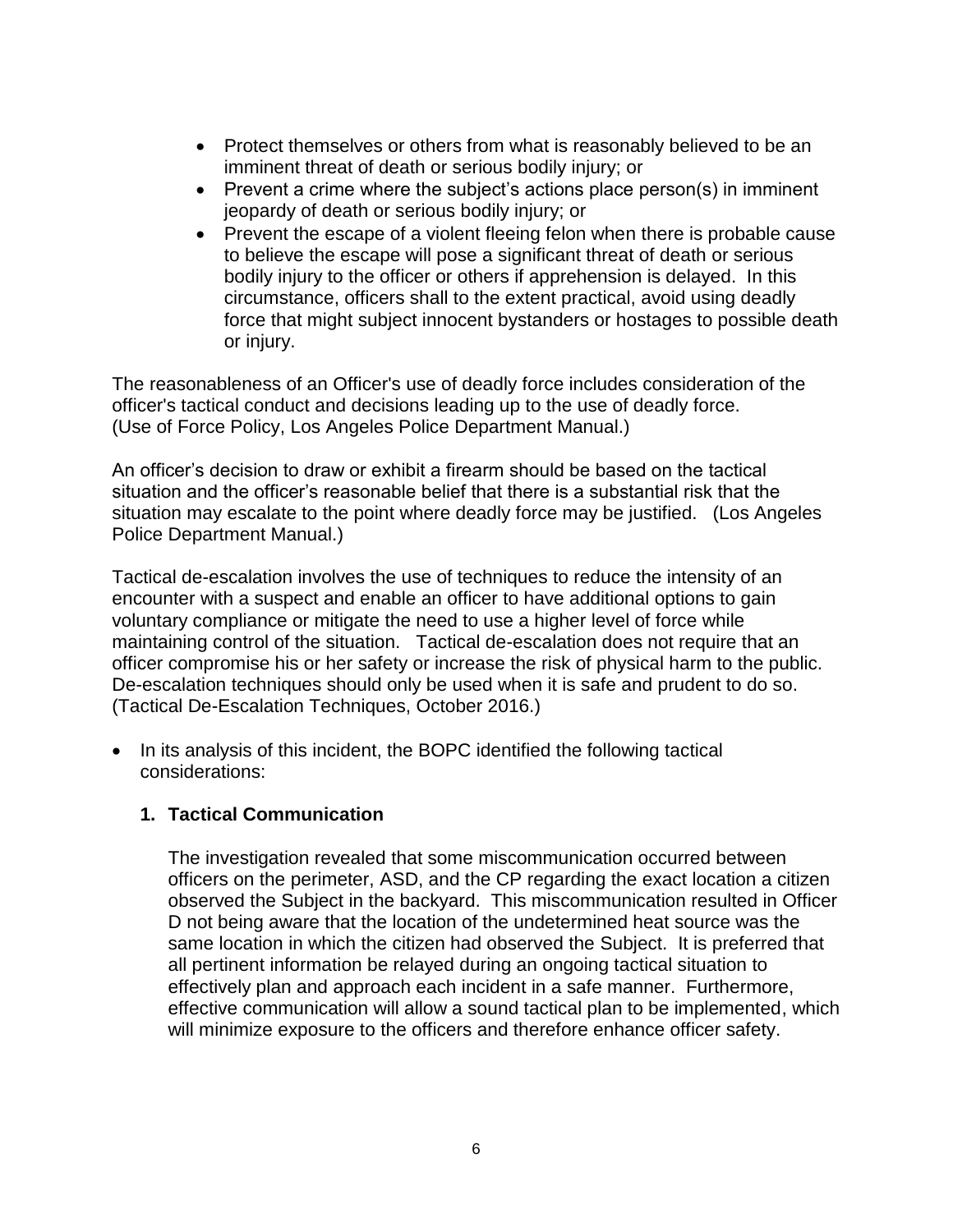### **2. Utilization of K-9 electronic collar**

The investigation revealed that Officer D believed he may have activated the K-9's electronic collar during the process of recalling his K-9 from contact with the Subject. The investigation was unable to determine if the electronic collar was activated. It is preferred that officers ensure consistent and appropriate utilization of the electronic collar.

The above issues were to be discussed during the Tactical Debrief.

• The BOPC also considered the following:

**Ballistic Helmet** – The investigation revealed that Officer D and F did not don their ballistic helmets during the K-9 search. Officers are reminded of the importance of donning their ballistic helmets while involved in a tactical situation involving a possibly armed Subject. This was brought to the attention of Captain A, who addressed the issue with divisional training.

**Body Worn Video (BWV) Activation** – The investigation revealed that Officers B, C, and E did not activate their BWV until the Subject was located. Captain B was notified and addressed the issue with divisional training. Captain B advised that he would ensure audits would be completed on the involved officers for a 60-day period to ensure the officers' BWV's were being properly activated.

#### **A. Deployment of K-9**

• The Subject was believed to have been driving a stolen vehicle and had fled from officers, resulting in a vehicle pursuit. At the termination of the vehicle pursuit, the Subject fled on foot and was believed to be contained inside the perimeter boundaries. A loaded handgun was then located inside of the Subject's vehicle. Due to the Subject being wanted for a felony crime, Officer D met with Sergeants A and C and confirmed that the situation met the criteria for K-9 deployment. Sergeant A authorized the K-9 search to assist in locating and apprehending the Subject.

Officer D formulated a search plan that was reviewed and approved by Sergeants A and C. The search plan consisted of two K-9 search teams working in coordination with each other. Officer D was designated to lead one search team with his K-9 dog. Prior to initiating the K-9 search, a pre-recorded K-9 search announcement was played in both English and Spanish via the PA system of a police vehicle from multiple locations.

Additionally, an Air Unit utilized its PA system to broadcast the K-9 announcement in English over the search location. Confirmation of the announcement was obtained from officers on the perimeter that they heard the K-9 announcements. The Subject failed to respond to the K-9 search announcements and remained hidden, refusing to surrender to officers.